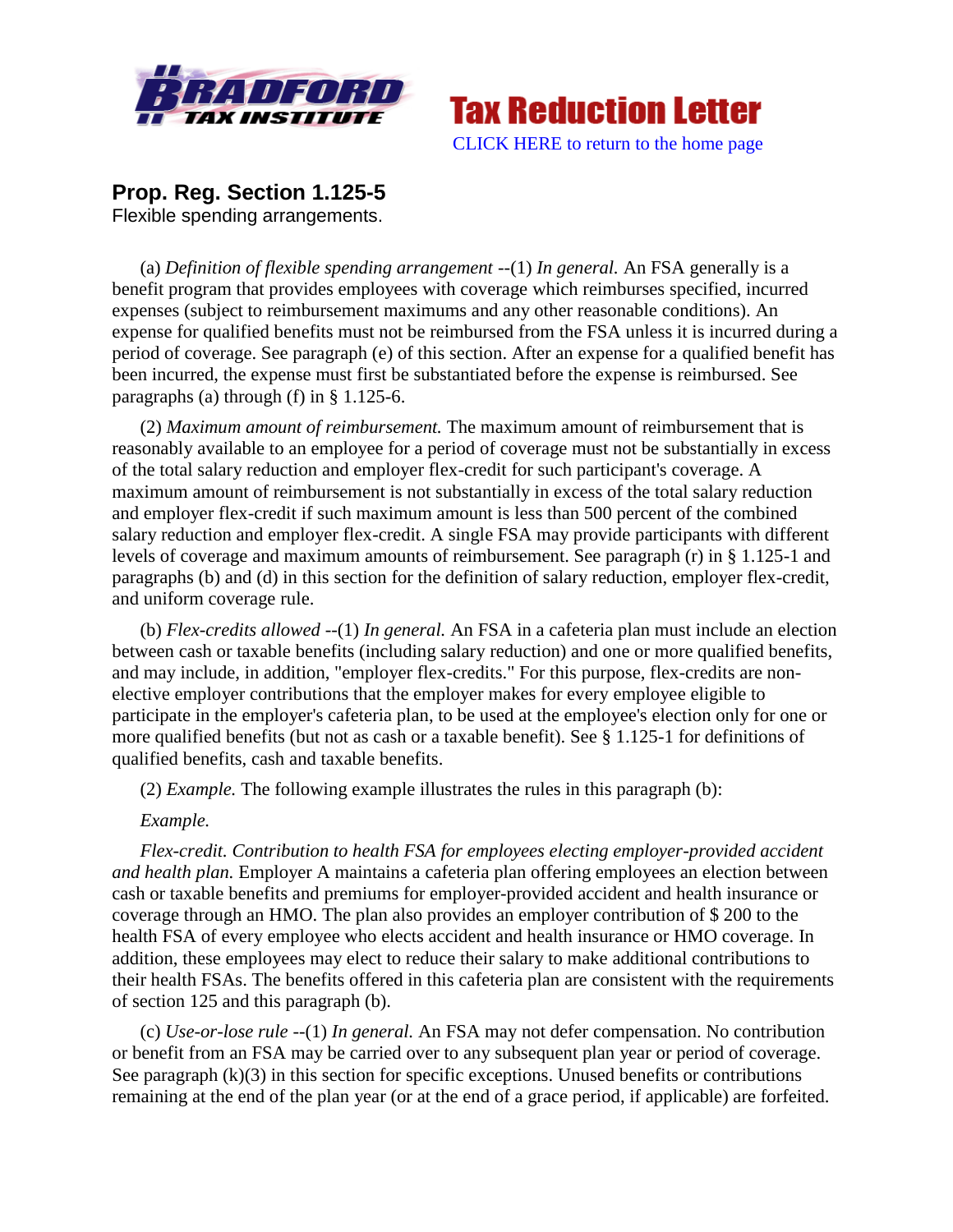(2) *Example.* The following example illustrates the rules in this paragraph (c):

### *Example.*

*Use-or-lose rule.* (i) Employer B maintains a calendar year cafeteria plan, offering an election between cash and a health FSA. The cafeteria plan has no grace period.

(ii) Employee A plans to have eye surgery in 2009. For the 2009 plan year, Employee A timely elects salary reduction of \$ 3,000 for a health FSA. During the 2009 plan year, Employee A learns that she cannot have eye surgery performed, but incurs other section 213(d) medical expenses totaling \$ 1,200. As of December 31, 2009, she has \$ 1,800 of unused benefits and contributions in the health FSA. Consistent with the rules in this paragraph (c), she forfeits \$ 1,800.

(d) *Uniform coverage rules applicable to health FSAs* --(1) *Uniform coverage throughout coverage period--in general.* The maximum amount of reimbursement from a health FSA must be available at all times during the period of coverage (properly reduced as of any particular time for prior reimbursements for the same period of coverage). Thus, the maximum amount of reimbursement at any particular time during the period of coverage cannot relate to the amount that has been contributed to the FSA at any particular time prior to the end of the plan year. Similarly, the payment schedule for the required amount for coverage under a health FSA may not be based on the rate or amount of covered claims incurred during the coverage period. Employees' salary reduction payments must not be accelerated based on employees' incurred claims and reimbursements.

(2) *Reimbursement available at all times.* Reimbursement is deemed to be available at all times if it is paid at least monthly or when the total amount of the claims to be submitted is at least a specified, reasonable minimum amount (for example, \$ 50).

(3) *Terminated participants.* When an employee ceases to be a participant, the cafeteria plan must pay the former participant any amount the former participant previously paid for coverage or benefits to the extent the previously paid amount relates to the period from the date the employee ceases to be a participant through the end of that plan year. See paragraph (e)(2) in this section for COBRA elections for health FSAs.

(4) *Example.* The following example illustrates the rules in this paragraph (d):

## *Example.*

*Uniform coverage.* (i) Employer C maintains a calendar year cafeteria plan, offering an election between cash and a health FSA. The cafeteria plan prohibits accelerating employees' salary reduction payments based on employees' incurred claims and reimbursements.

(ii) For the 2009 plan year, Employee N timely elects salary reduction of \$ 3,000 for a health FSA. Employee N pays the \$ 3,000 salary reduction amount through salary reduction of \$ 250 per month throughout the coverage period. Employee N is eligible to receive the maximum amount of reimbursement of \$ 3,000 at all times throughout the coverage period (reduced by prior reimbursements).

(iii) N incurs \$ 2,500 of section 213(d) medical expenses in January, 2009. The full \$ 2,500 is reimbursed although Employee N has made only one salary reduction payment of \$ 250. N incurs \$ 500 in medical expenses in February, 2009. The remaining \$ 500 of the \$ 3,000 is reimbursed. After Employee N submits a claim for reimbursement and substantiates the medical expenses, the cafeteria plan reimburses N for the \$ 2,500 and \$ 500 medical expenses. Employer C's cafeteria plan satisfies the uniform coverage rule.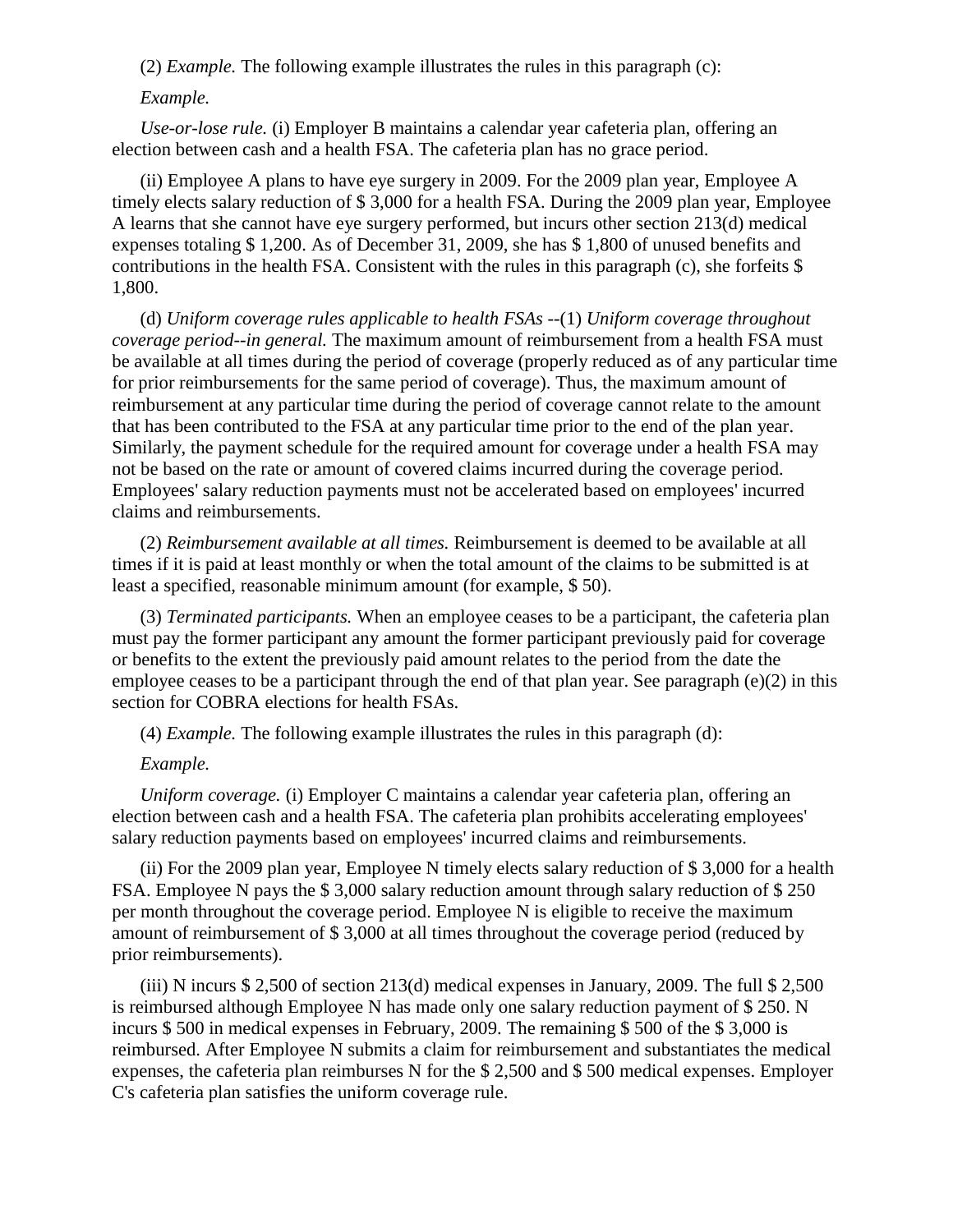(5) *No uniform coverage rule for FSAs for dependent care assistance or adoption assistance.* The uniform coverage rule applies only to health FSAs and does not apply to FSAs for dependent care assistance or adoption assistance. See paragraphs (i) and (j) of this section for the rules for FSAs for dependent care assistance and adoption assistance.

(e) *Required period of coverage for a health FSA, dependent care FSA and adoption assistance FSA* --(1) *Twelve-month period of coverage--in general.* An FSA's period of coverage must be 12 months. However, in the case of a short plan year, the period of coverage is the entire short plan year. See paragraph (d) in § 1.125-1 for rules on plan years and changing plan years.

(2) *COBRA elections for health FSAs.* For the application of the health care continuation rules of section 4980B of the Code to health FSAs, see Q & A-2 in § 54.4980B-2 of this chapter.

(3) *Separate period of coverage permitted for each qualified benefit offered through FSA.* Dependent care assistance, adoption assistance, and a health FSA are each permitted to have a separate period of coverage, which may be different from the plan year of the cafeteria plan.

(f) *Coverage on a month-by-month or expense-by-expense basis prohibited.* In order for reimbursements from an accident and health plan to qualify for the section 105(b) exclusion, an employer-funded accident and health plan offered through a cafeteria plan may not operate in a manner that enables employees to purchase the accident and health plan coverage only for periods when employees expect to incur medical care expenses. Thus, for example, if a cafeteria plan permits employees to receive accident and health plan coverage on a month-by-month or an expense-by-expense basis, reimbursements from the accident and health plan fail to qualify for the section 105(b) exclusion. If, however, the period of coverage under an accident and health plan offered through a cafeteria plan is twelve months and the cafeteria plan does not permit an employee to elect specific amounts of coverage, reimbursement, or salary reduction for less than twelve months, the cafeteria plan does not operate to enable participants to purchase coverage only for periods during which medical care will be incurred. See § 1.125-4 and paragraph (a) in § 1.125-2 regarding the revocation of elections during a period of coverage on account of changes in family status.

(g) *FSA administrative practices--* (1) *Limiting health FSA enrollment to employees who participate in the employer's accident and health plan.* At the employer's option, a cafeteria plan is permitted to provide that only those employees who participate in one or more specified employer-provided accident and health plans may participate in a health FSA. See § 1.125-7 for nondiscrimination rules.

(2) *Interval for employees' salary reduction contributions.* The cafeteria plan is permitted to specify any interval for employees' salary reduction contributions. The interval specified in the plan must be uniform for all participants.

(h) *Qualified benefits permitted to be offered through an FSA.* Dependent care assistance (section 129), adoption assistance (section 137) and a medical reimbursement arrangement (section 105(b)) are permitted to be offered through an FSA in a cafeteria plan.

(i) *Section 129 rules for dependent care assistance program offered through a cafeteria plan* --(1) *General rule.* In order for dependent care assistance to be a qualified benefit that is excludible from gross income if elected through a cafeteria plan, the cafeteria plan must satisfy section 125 and the dependent care assistance must satisfy section 129.

(2) *Dependent care assistance in general.* Section 129(a) provides an employee with an exclusion from gross income both for an employer-funded dependent care assistance program and for amounts paid or incurred by the employer for dependent care assistance provided to the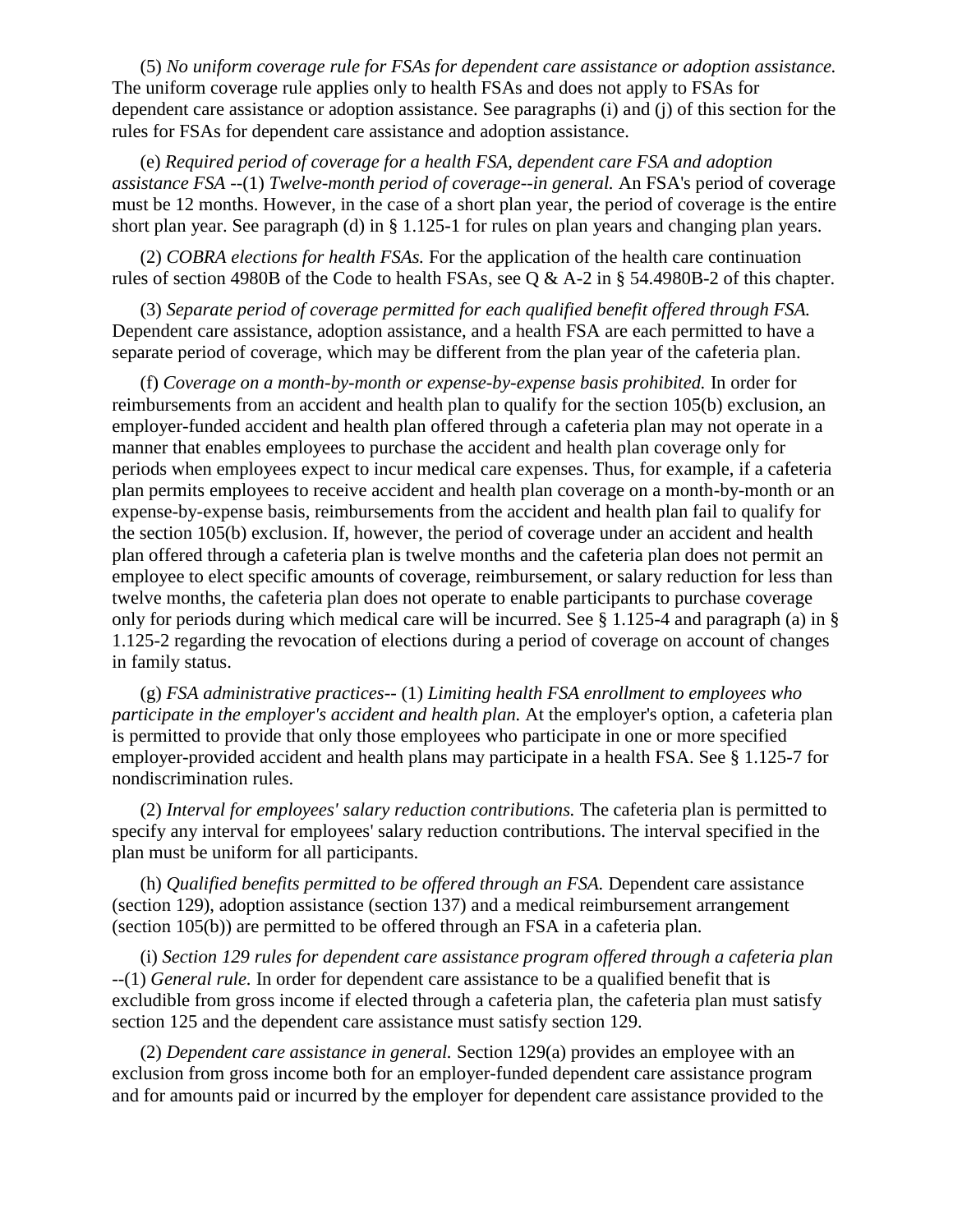employee, if the amounts are paid or incurred through a dependent care assistance program. See paragraph (a)(4) in § 1.125-6 on when dependent care expenses are incurred.

(3) *Reimbursement exclusively for dependent care assistance.* A dependent care assistance program may not provide reimbursements other than for dependent care expenses; in particular, if an employee has dependent care expenses less than the amount specified by salary reduction, the plan may not provide other taxable or nontaxable benefits for any portion of the specified amount not used for the reimbursement of dependent care expenses. Thus, if an employee has elected coverage under the dependent care assistance program and the period of coverage has commenced, the employee must not have the right to receive amounts from the program other than as reimbursements for dependent care expenses. This is the case regardless of whether coverage under the program is purchased with contributions made at the employer's discretion, at the employee's discretion, or pursuant to a collective bargaining agreement. Arrangements formally outside of the cafeteria plan providing for the adjustment of an employee's compensation or an employee's receipt of any other benefits on the basis of the assistance or reimbursements received by the employee are considered in determining whether a dependent care benefit is a dependent care assistance program under section 129.

(j) *Section 137 rules for adoption assistance program offered through a cafeteria plan* --(1) *General rule.* In order for adoption assistance to be a qualified benefit that is excludible from gross income if elected through a cafeteria plan, the cafeteria plan must satisfy section 125 and the adoption assistance must satisfy section 137.

(2) *Adoption assistance in general.* Section 137(a) provides an employee with an exclusion from gross income for amounts paid or expenses incurred by the employer for qualified adoption expenses in connection with an employee's adoption of a child, if the amounts are paid or incurred through an adoption assistance program. Certain limits on amount of expenses and employee's income apply.

(3) *Reimbursement exclusively for adoption assistance.* Rules and requirements similar to the rules and requirements in paragraph (i)(3) of this section for dependent care assistance apply to adoption assistance.

(k) *FSAs and the rules governing the tax-favored treatment of employer-provided health benefits* --(1) *Medical expenses.* Health plans that are flexible spending arrangements, as defined in paragraph (a)(1) of this section, must conform to the generally applicable rules under sections 105 and 106 in order for the coverage and reimbursements under such plans to qualify for taxfavored treatment under such sections. Thus, health FSAs must qualify as accident and health plans. See paragraph (n) in § 1.125-1. A health FSA is only permitted to reimburse medical expenses as defined in section 213(d). Thus, for example, a health FSA is not permitted to reimburse dependent care expenses.

(2) *Limiting payment or reimbursement to certain section 213(d) medical expenses.* A health FSA is permitted to limit payment or reimbursement to only certain section 213(d) medical expenses (except health insurance, long-term care services or insurance). See paragraph (q) in § 1.125-1. For example, a health FSA in a cafeteria plan is permitted to provide in the written plan that the plan reimburses all section 213(d) medical expenses allowed to be paid or reimbursed under a cafeteria plan except over-the-counter drugs.

(3) *Application of prohibition against deferred compensation to medical expenses* --(i) *Certain advance payments for orthodontia permitted.* A cafeteria plan is permitted, but is not required to, reimburse employees for orthodontia services before the services are provided but only to the extent that the employee has actually made the payments in advance of the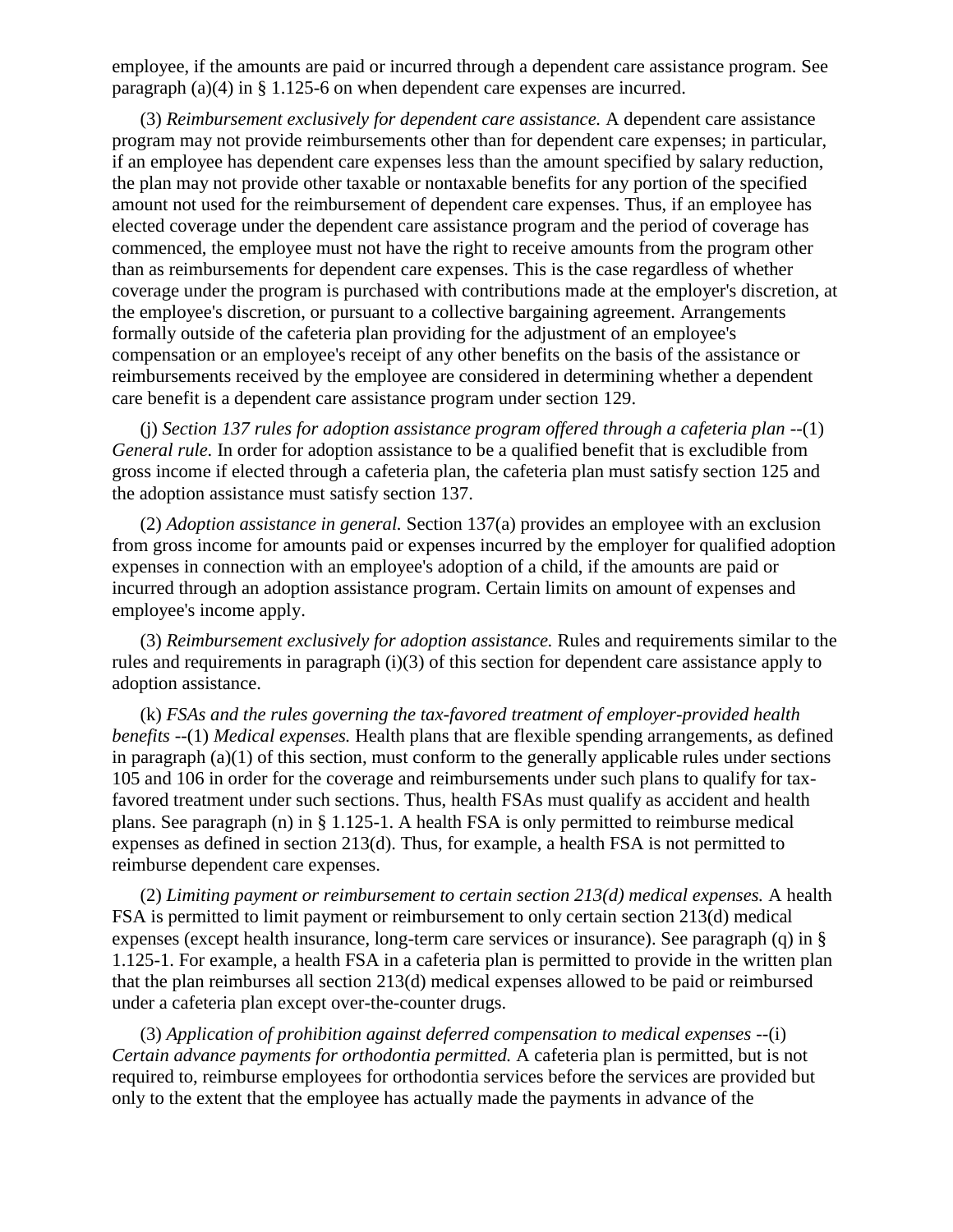orthodontia services in order to receive the services. These orthodontia services are deemed to be incurred when the employee makes the advance payment. Reimbursing advance payments does not violate the prohibition against deferring compensation.

(ii) *Example*. The following example illustrates the rules in paragraph  $(k)(3)$ :

#### *Example.*

*Advance payment to orthodontist.* Employer D sponsors a calendar year cafeteria plan which offers a health FSA. Employee K elects to salary reduce \$ 3,000 for a health FSA for the 2009 plan year. Employee K's dependent requires orthodontic treatment. K's accident and health insurance does not cover orthodontia. The orthodontist, following the normal practice, charges \$ 3,000, all due in 2009, for treatment, to begin in 2009 and end in 2010. K pays the \$ 3,000 in 2009. In 2009, Employer D's cafeteria plan may reimburse \$ 3,000 to K, without violating the prohibition against deferring compensation in section 125(d)(2).

(iii) *Reimbursements for durable medical equipment.* A health FSA in a cafeteria plan that reimburses employees for equipment (described in section 213(d)) with a useful life extending beyond the period of coverage during which the expense is incurred does not provide deferred compensation. For example, a health FSA is permitted to reimburse the cost of a wheelchair for an employee.

(4) *No reimbursement of premiums for accident and health insurance or long-term care insurance or services.* A health FSA is not permitted to treat employees' premium payments for other health coverage as reimbursable expenses. Thus, for example, a health FSA is not permitted to reimburse employees for payments for other health plan coverage, including premiums for COBRA coverage, accidental death and dismemberment insurance, long-term disability or short-term disability insurance or for health coverage under a plan maintained by the employer of the employee or the employer of the employee's spouse or dependent. Also, a health FSA is not permitted to reimburse expenses for long-term care insurance premiums or for longterm care services for the employee or employee's spouse or dependent. See paragraph (q) in § 1.125-1 for nonqualified benefits

(l) *Section 105(h) requirements.* Section 105(h) applies to health FSAs. Section 105(h) provides that the exclusion provided by section 105(b) is not available with respect to certain amounts received by a highly compensated individual (as defined in section 105(h)(5)) from a discriminatory self-insured medical reimbursement plan, which includes health FSAs. See § 1.105-11. For purposes of section 105(h), coverage by a self-insured accident and health plan offered through a cafeteria plan is an optional benefit (even if only one level and type of coverage is offered) and, for purposes of the optional benefit rule in  $\S 1.105-11(c)(3)(i)$ , employer contributions are treated as employee contributions to the extent that taxable benefits are offered by the plan.

(m) *HSA-compatible FSAs-limited-purpose health FSAs and post-deductible health FSAs* -- (1) *In general. Limited-purpose health FSAs* and *post-deductible health FSAs* which satisfy all the requirements of section 125 are permitted to be offered through a cafeteria plan.

(2) *HSA-compatible FSAs.* Section 223(a) allows a deduction for certain contributions to a "Health Savings Account" (HSA) (as defined in section 223(d)). An *eligible individual* (as defined in section  $223(c)(1)$ ) may contribute to an HSA. An eligible individual must be covered under a "high deductible health plan" (HDHP) and not, while covered under an HDHP, under any health plan which is not an HDHP. A general purpose health FSA is not an HDHP and an individual covered by a general purpose health FSA is not eligible to contribute to an HSA. However, an individual covered by an HDHP (and who otherwise satisfies section  $223(c)(1)$ )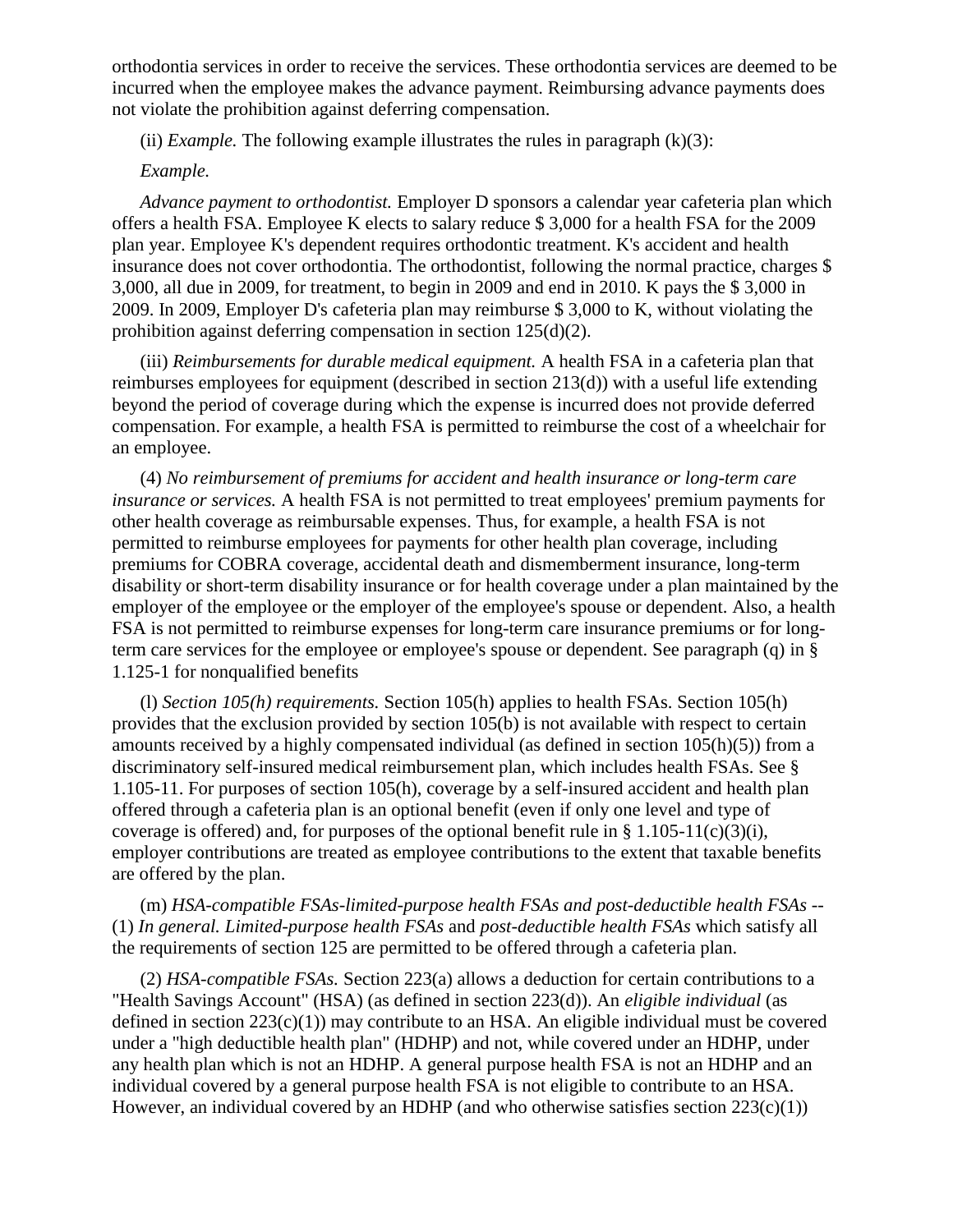does not fail to be an eligible individual merely because the individual is also covered by a limited-purpose health FSA or post-deductible health FSA (as defined in this paragraph (m)) or a combination of a limited-purpose health FSA and a post-deductible health FSA.

(3) *Limited-purpose health FSA.* A limited-purpose health FSA is a health FSA described in the cafeteria plan that only pays or reimburses permitted coverage benefits (as defined in section  $223(c)(2)(C)$ , such as vision care, dental care or preventive care (as defined for purposes of section  $223(c)(2)(C)$ . See paragraph (k) in this section.

(4) *Post-deductible health FSA* --(i) *In general.* A post-deductible health FSA is a health FSA described in the cafeteria plan that only pays or reimburses medical expenses (as defined in section 213(d)) for preventive care or medical expenses incurred after the minimum annual HDHP deductible under section  $223(c)(2)(A)(i)$  is satisfied. See paragraph (k) in this section. No medical expenses incurred before the annual HDHP deductible is satisfied may be reimbursed by a post-deductible FSA, regardless of whether the HDHP covers the expense or whether the deductible is later satisfied. For example, even if chiropractic care is not covered under the HDHP, expenses for chiropractic care incurred before the HDHP deductible is satisfied are not reimbursable at any time by a post-deductible health FSA.

(ii) *HDHP and health FSA deductibles.* The deductible for a post-deductible health FSA need not be the same amount as the deductible for the HDHP, but in no event may the post-deductible health FSA or other coverage provide benefits before the minimum annual HDHP deductible under section  $223(c)(2)(A)(i)$  is satisfied (other than benefits permitted under a limited-purpose health FSA). In addition, although the deductibles of the HDHP and the other coverage may be satisfied independently by separate expenses, no benefits may be paid before the minimum annual deductible under section  $223(c)(2)(A)(i)$  has been satisfied. An individual covered by a post-deductible health FSA (if otherwise an eligible individual) is an eligible individual for the purpose of contributing to the HSA.

(5) *Combination of limited-purpose health FSA and post-deductible health FSA.* An FSA is a combination of a limited-purpose health FSA and post-deductible health FSA if each of the benefits and reimbursements provided under the FSA are permitted under either a limitedpurpose health FSA or post-deductible health FSA. For example, before the HDHP deductible is satisfied, a combination limited-purpose and post-deductible health FSA may reimburse only preventive, vision or dental expenses. A combination limited-purpose and post-deductible health FSA may also reimburse any medical expense that may otherwise be paid by an FSA (that is, no insurance premiums or long-term care benefits) that is incurred after the HDHP deductible is satisfied.

(6) *Substantiation.* The substantiation rules in this section apply to limited-purpose health FSAs and to post-deductible health FSAs. In addition to providing third-party substantiation of medical expenses, a participant in a post-deductible health FSA must provide information from an independent third party that the HDHP deductible has been satisfied. A participant in a limited-purpose health FSA must provide information from an independent third-party that the medical expenses are for vision care, dental care or preventive care.

(7) *Plan amendments.* See paragraph (c) in § 1.125-1 on the required effective date for amendments adopting or changing limited-purpose, post-deductible or combination limitedpurpose and post-deductible health FSAs.

(n) *Qualified HSA distributions* --(1) *In general.* A health FSA in a cafeteria plan is permitted to offer employees the right to elect qualified HSA distributions described in section 106(e). No qualified HSA distribution may be made in a plan year unless the employer amends the health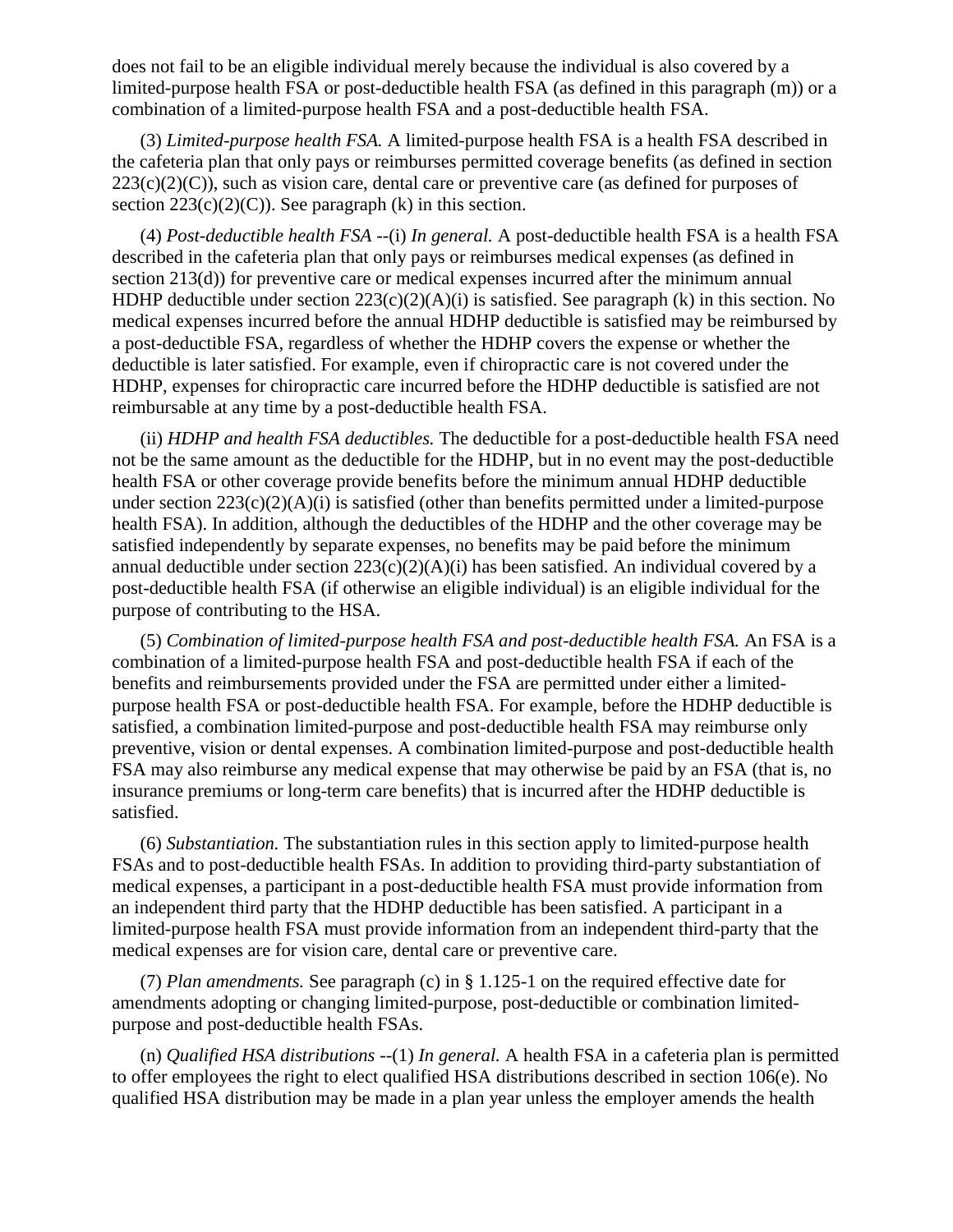FSA written plan with respect to all employees, effective by the last day of the plan year, to allow a qualified HSA distribution satisfying all the requirements in this paragraph (n). See also section  $106(e)(5)(B)$ . In addition, a distribution with respect to an employee is not a qualified HSA distribution unless all of the following requirements are satisfied--

(i) No qualified HSA distribution has been previously made on behalf of the employee from this health FSA;

(ii) The employee elects to have the employer make a qualified HSA distribution from the health FSA to the HSA of the employee;

(iii) The distribution does not exceed the lesser of the balance of the health FSA on--

(A) September 21, 2006; or

(B) The date of the distribution;

(iv) For purposes of this paragraph  $(n)(1)$ , balances as of any date are determined on a cash basis, without taking into account expenses incurred but not reimbursed as of a date, and applying the uniform coverage rule in paragraph (d) in this section;

(v) The distribution is made no later than December 31, 2011; and

(vi) The employer makes the distribution directly to the trustee of the employee's HSA.

(2) *Taxation of qualified HSA distributions.* A qualified HSA distribution from the health FSA covering the participant to his or her HSA is a rollover to the HSA (as defined in section  $223(f)(5)$ ) and thus is generally not includible in gross income. However, if the participant is not an eligible individual (as defined in section  $223(c)(1)$ ) at any time during a testing period following the qualified HSA distribution, the amount of the distribution is includible in the participant's gross income and he or she is also subject to an additional 10 percent tax (with certain exceptions). Section 106(e)(3).

(3) *No effect on health FSA elections, coverage, use-or-lose rule.* A qualified HSA distribution does not alter an employee's irrevocable election under paragraph (a) of § 1.125-2, or constitute a change in status under  $\S 1.125-4(a)$ . If a qualified HSA distribution is made to an employee's HSA, even if the balance in a health FSA is reduced to zero, the employee's health FSA coverage continues to the end of the plan year. Unused benefits and contributions remaining at the end of a plan year (or at the end of a grace period, if applicable) must be forfeited.

(o) *FSA experience gains or forfeitures* --(1) *Experience gains in general.* An FSA experience gain (sometimes referred to as forfeitures in the use-or-lose rule in paragraph (c) in this section) with respect to a plan year (plus any grace period following the end of a plan year described in paragraph (e) in § 1.125-1), equals the amount of the employer contributions, including salary reduction contributions, and after-tax employee contributions to the FSA minus the FSA's total claims reimbursements for the year. Experience gains (or forfeitures) may be--

(i) Retained by the employer maintaining the cafeteria plan; or

(ii) If not retained by the employer, may be used only in one or more of the following ways--

(A) To reduce required salary reduction amounts for the immediately following plan year, on a reasonable and uniform basis, as described in paragraph (o)(2) of this section;

(B) Returned to the employees on a reasonable and uniform basis, as described in paragraph (o)(2) of this section; or

(C) To defray expenses to administer the cafeteria plan.